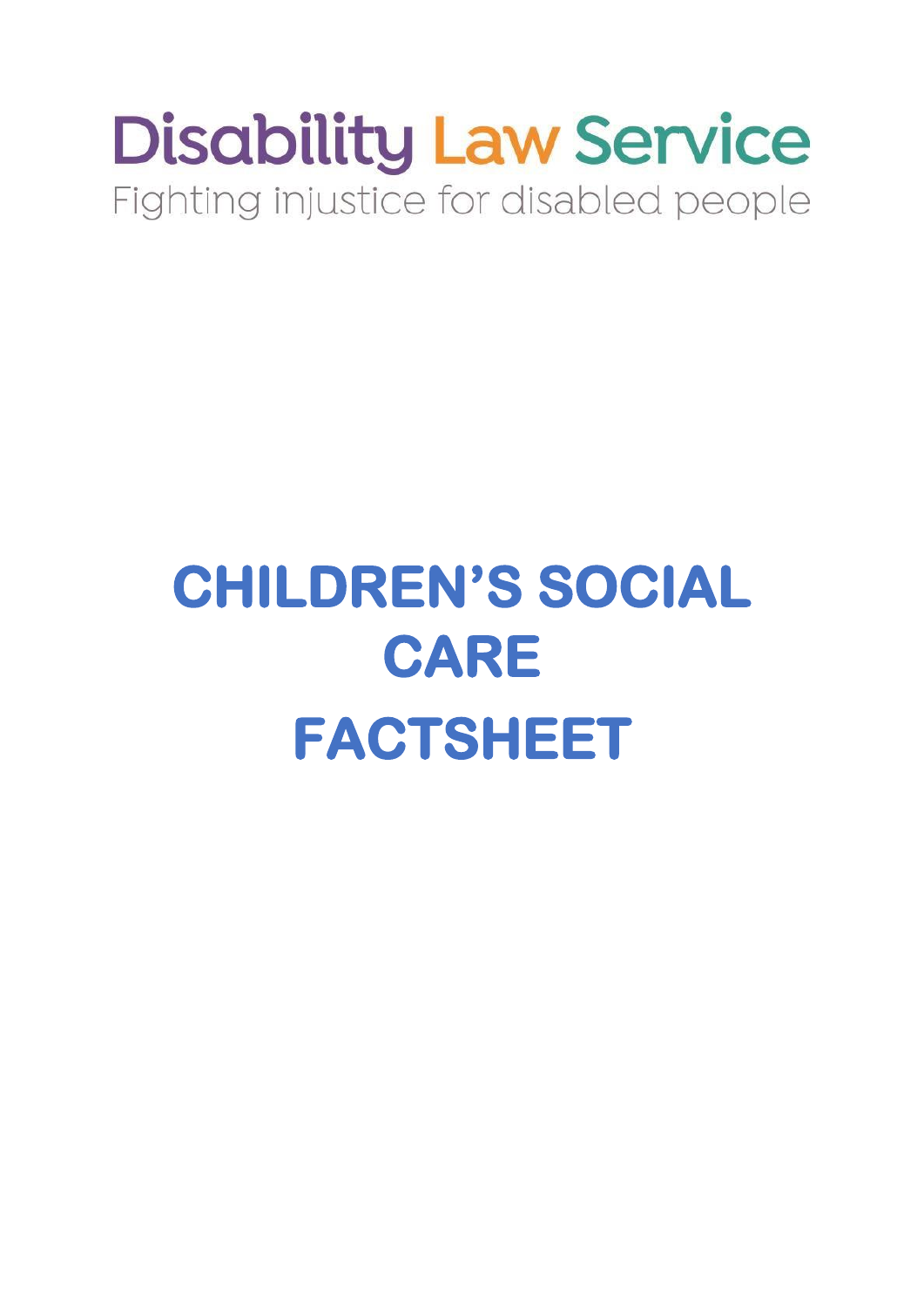### **The Assessment**

Section 17(1) of the Children Act 1989 places a duty on local authorities to safeguard and promote the welfare of children within their area who are in need.

The definition of children in need is to be found at Children Act 1989, s17(10), which provides that a child is to be taken as 'in need' if

- a) He is unlikely to achieve or maintain, or have the opportunity of achieving or maintaining, a reasonable standard of health or development without the provision for him of services by a local authority, or
- b) His health or development is likely to be significantly impaired, or further impaired, without the provision for him of such services, or,
- c) He is disabled.

If a child has a disability, they are automatically a 'child in need'.

#### **Assessment Process**

Local authorities have a duty to assess children with impairments to identify what support is required to help meet their needs and also to assess whether they need to be accommodated in a different environment.

The purpose of the assessment is: -

- To gather important information about a child and family
- To analyse their needs and/or the nature and level of risk and harm being suffered
- To provide support to address those needs to improve the child's outcomes and welfare and where necessary to make them safe.

Assessments should determine whether the child is in need, the nature of any services required and whether any specialist assessments should be undertaken to assist the local authority in the decision making. Specialist assessments can include: -

- a) Occupational Therapist Assessment
- b) Education, Health and Care Plan Assessment;
- c) Referrals for NHS Services.

#### **What should the assessment include?**

The Working Together Guidance states that ' a good assessment' is one which investigates three domains: -

- 1) The child's developmental needs;
- 2) Parenting capacity;
- 3) Family and environmental factors.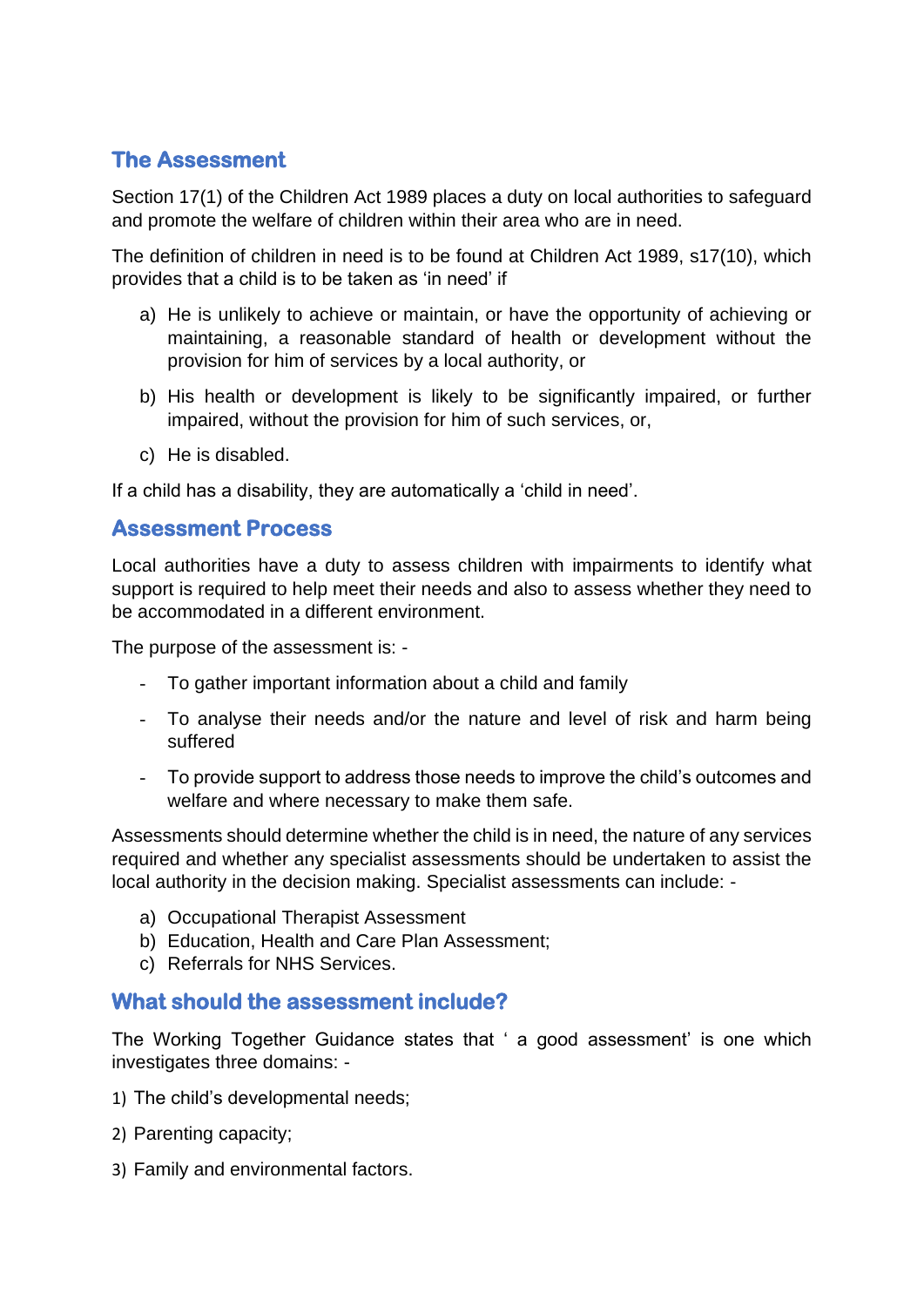The important dimensions within these domains for a disabled child are likely to include the following:

a) Health, education, emotional and behavioural development and self-care skills

b) Ensuring safety (parenting capacity) and

c) Housing, family's social integration and community resources

The key features of an assessment are: -

- The assessment may be carried out by a social worker and specialist assessments may be required;
- The requirement for a timely assessment and the specific obligations for a decision to be made about the type of response required within one working day of the referral being received;
- The maximum timeframe for assessments to conclude of 45 days from the point of referral;
- Every assessment must be informed by the views of the child as well as the family.

#### **Basic Principles of an Assessment**

- a) Assessments should be needs led rather than dictated by available provision;
- b) Assessments should be undertaken and provision put in place promptly and children and their families should not have to wait for essential services;
- c) The assessment process should identify first the barriers that inhibit the child and family living an ordinary life and second, what can be done by the support agencies to tackle them;
- d) The assessment should take account of the needs of the whole family and individuals within it,
- e) Early intervention is regarded as important in order to avoid families reaching crisis point;
- f) An assessment of need should not be seen as a one-off event, but should be repeated as required, as children grow and develop and circumstances can change.

#### **Timescales**

Once a referral has been accepted by the local authority children's social care, the lead practitioner role is given to a social worker.

**Within one working day** of a referral being received, a local authority social worker should acknowledge receipt of the referral and make a decision about next steps. This will include the following: -

a) Whether the child requires immediate protection and urgent action is required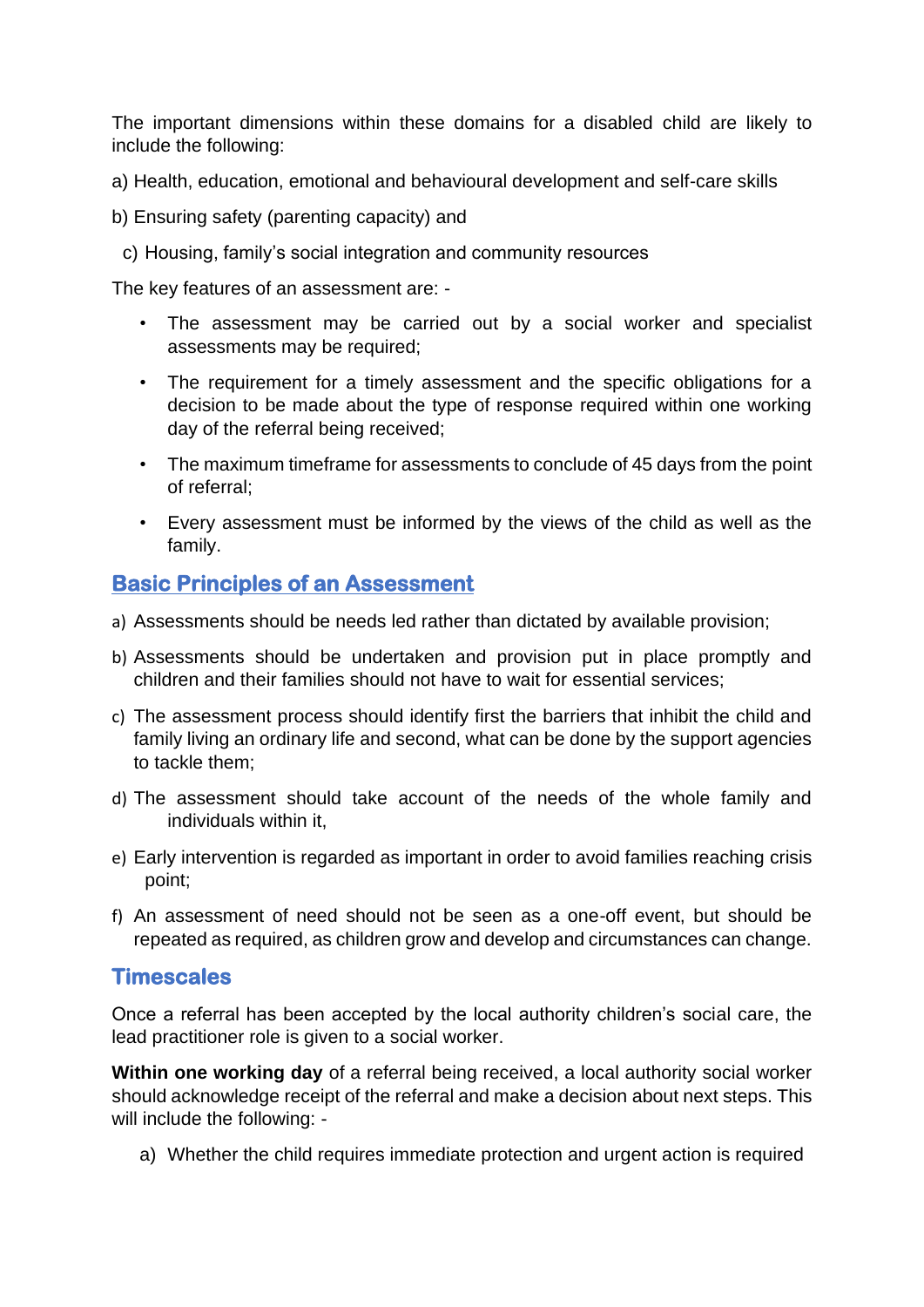- b) Whether the child is in need and should be assessed under S17 Children Act 1989
- c) There is reasonable cause to suspect that the child is suffering or likely to suffer significant harm
- d) Any services are required by the child and family and what type of services
- e) Further specialist assessments are required to help the local authority to decide what further action to take.

#### **Working Together to Safeguard Children Guidance, paragraph 78** states: -

The maximum timeframe for the assessment to conclude, such that it is possible to reach a decision on next steps, should be no longer than 45 working days from the point of referral. If an assessment exceeds 45 working days, the social worker should record the reasons for exceeding the time limit.

#### **Interim Support**

In some cases there may be a need for interim support pending the completion of the assessment and it maybe that services need to be put in place before the assessment reaches a conclusion.

#### **The Working Together to Safeguard Children Guidance, paragraph 82** states: -

Whatever the timescale for assessment, where particular needs are identified at any stage of the assessment, social workers should not wait until the assessment reaches a conclusion before commissioning services to support the child and their family. In some cases, the needs of the child will mean that a quick assessment is required. **The Working Together to Safeguard Children Guidance, paragraph 83.** 

It is the responsibility of the social worker to make clear to children and families how the assessment will be carried out and when they can expect a decision on next steps. **The Working Together to Safeguard Children Guidance, paragraph 84.** 

#### **Legal Disclaimer**

Although great care has been taken in the compilation and preparation of this Factsheet to ensure accuracy, DLS cannot accept responsibility for any errors or omissions. All information provided is for education/informative purposes and is not a substitute for legal advice.

Any links to external websites have been carefully selected but are provided without any endorsement of the content of those sites.